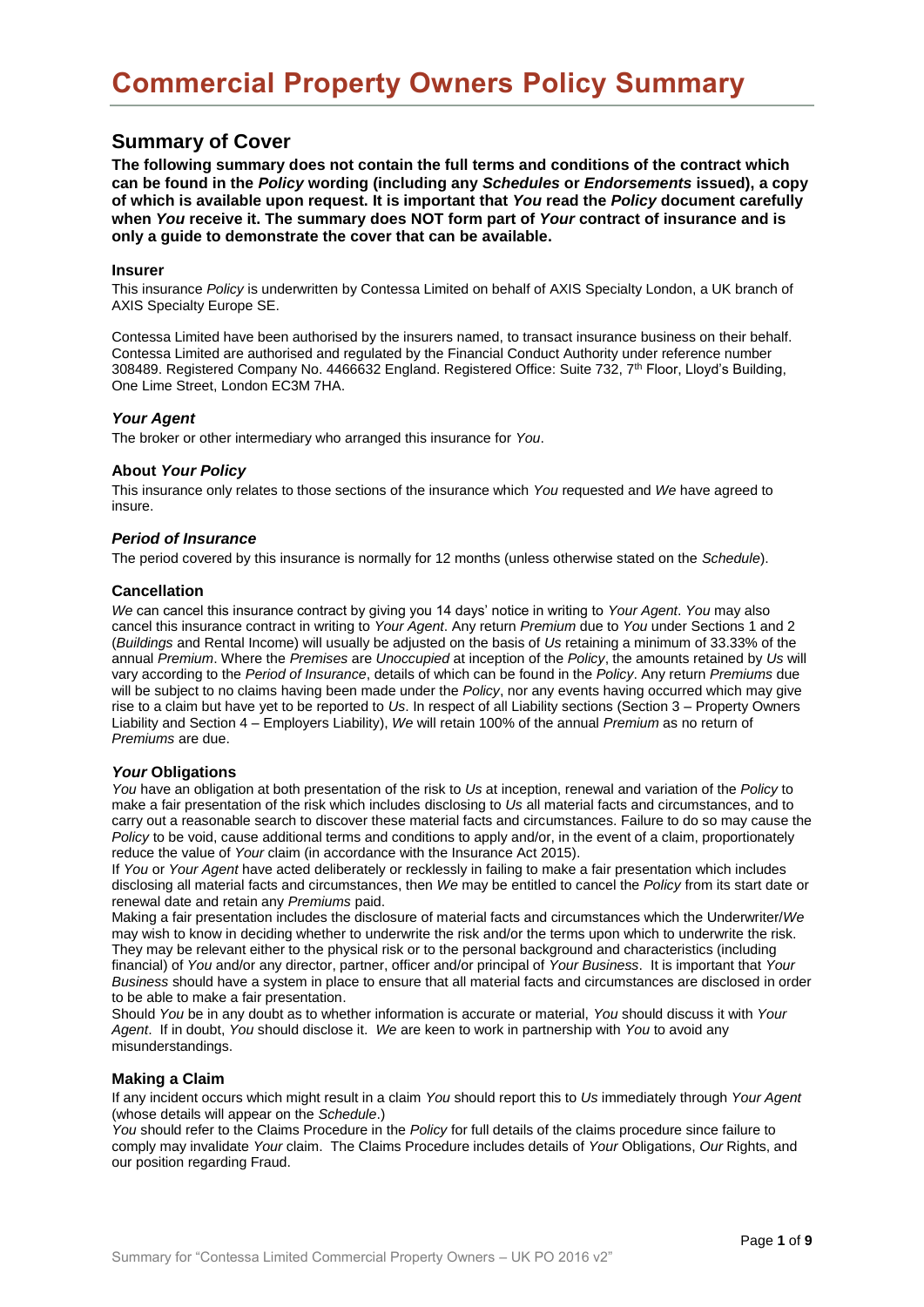## **Complaints Procedure**

*Our* aim is to ensure that *We* deal with *Your* insurance promptly, efficiently and fairly through *Your Agent*. Please refer to the Complaints Procedure in *Your Policy* for full details of who to contact should *You* have any questions or concerns about *Your Policy* or the handling of a claim.

In the event that *You* remain dissatisfied *You* may be able to refer the matter to the Financial Ombudsman Service or the Financial Services Ombudsman Bureau, depending on who *Your* insurer is. Please refer to *Your Schedule* and the *Policy* for full details.

## **Cover Available**

The different sections of cover available are as below. These sections are applicable only if the *Schedule* shows that they are included or covered. Please refer to *Your Schedule* for details. For the avoidance of doubt, if any sections do not appear in *Your Schedule*, then they are not covered.

Section 1 – Buildings Section 2 – Rental Income Section 3 – Property Owners Liability

Section 4 – Employers' Liability

### **Setting** *Your Sums Insured*

This *Policy* requires *You* to specify a *Total Sum Insured* for each category of *Property Insured* and/or a *Sum Insured* for individual items of *Property Insured.* 

To ensure that *You* recover an adequate indemnity in the event of a loss it is essential that the *Sums Insured* and *Total Sums Insured* are accurate. Otherwise, the amount payable by *Us* in the event of a claim may be reduced in proportion to the amount of any underinsurance.

Accordingly, the S*ums Insured* and *Total Sums Insured* should reflect up-to-date cost of rebuilding and, for Landlords Contents, the cost of buying a new replacement (as appropriate), of all items which *You* want to insure. **Please note:** 

• The cover provided for *Buildings* and *Landlords Contents* is on a Reinstatement basis (unless specified as Indemnity) which means that *You* should set the *Sums Insured* and *Total Sums Insured* for these items carefully by reference to the full cost of rebuilding the *Buildings* to a condition equivalent to when new, or replacing the *Landlords Contents* with equivalent new items. It is important that *You* include an allowance for the cost of *Debris Removal*, *Professional Fees* and any *Increased Cost of Construction*  expenses that would be required in order to reinstate the property were it to be completely destroyed.

*We* would strongly recommend that *You* discuss these aspects with *Your Agent*.

#### **Conditions Precedent**

The importance of **conditions precedent** is highlighted on pages 7-8 of this document. If *You* are unable to comply with any **condition precedent** *You* should contact *Us* as soon as reasonably possible, and in any case within 7 (seven) days, through *Your Agent*. *We* will decide whether *We* might be prepared to agree a variation of the *Policy*. **All conditions precedent remain effective unless** *You* **receive written confirmation of a variation from** *Us* **through** *Your Agent***.**

# **Applicable to Section 1 – Buildings and Section 2 – Rental Income of the** *Policy***. This** *Policy* **insures only those** *Defined Perils* **which are specified in the** *Schedule*

Cover can be requested for:

fire, lightning, explosion, aircraft, or other aerial devices or articles dropped there from, riot, civil commotion, strikers, locked out workers, persons taking part in labour disturbances, malicious persons, theft, earthquake, storm, flood, overflowing or leaking of any sprinkler apparatus, escape of water from any tank apparatus or pipe, impact by any road vehicle or animal, falling trees branches and falling aerials.

Options for Accidental Damage and/or Subsidence Ground Heave and Landslip may also be available.

#### *Unoccupied Premises***:**

*Defined Perils* for *Unoccupied Premises* are reduced to fire, lightning, explosion and aircraft only.

Options for "Wider Perils" on *Unoccupied Premises* may be available and these are usually defined as fire, lightning, explosion, aircraft or other aerial devices or articles dropped there from, riot, civil commotion, strikers, locked out workers, persons taking part in labour disturbances, earthquake, storm, flood or impact by any road vehicle or animal, falling trees, branches and falling aerials.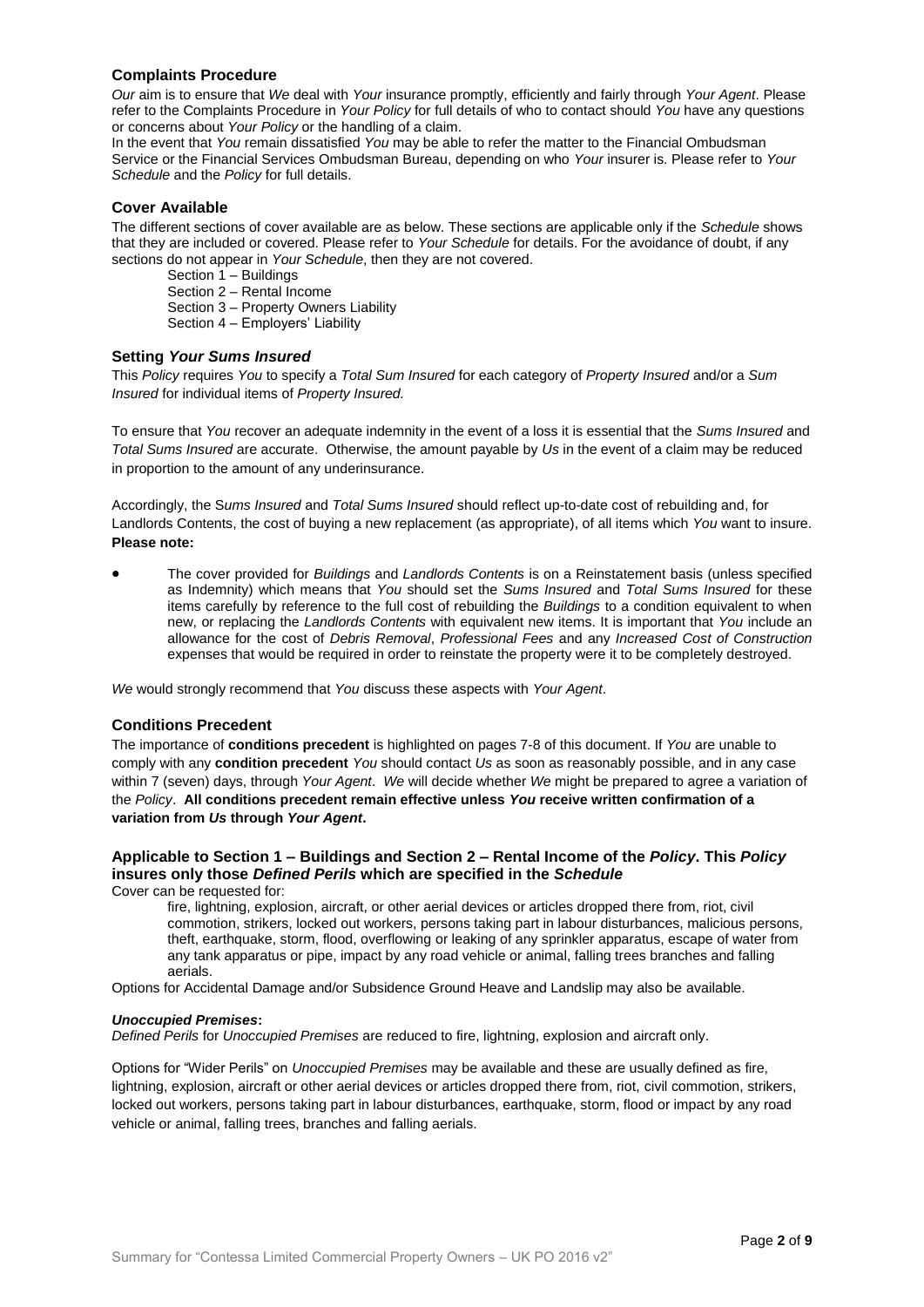## **SECTION 1 – BUILDINGS: COVER**

| <b>Cover includes:</b>                                                                               | Significant and unusual limitations or                                                                                                                                                                                                                                                                                                                                                                                                                                                                                                                                                                                                                                                                                                                                                                                                                                                                                                                                                                                                                                                                                                                                   |
|------------------------------------------------------------------------------------------------------|--------------------------------------------------------------------------------------------------------------------------------------------------------------------------------------------------------------------------------------------------------------------------------------------------------------------------------------------------------------------------------------------------------------------------------------------------------------------------------------------------------------------------------------------------------------------------------------------------------------------------------------------------------------------------------------------------------------------------------------------------------------------------------------------------------------------------------------------------------------------------------------------------------------------------------------------------------------------------------------------------------------------------------------------------------------------------------------------------------------------------------------------------------------------------|
|                                                                                                      | exclusions                                                                                                                                                                                                                                                                                                                                                                                                                                                                                                                                                                                                                                                                                                                                                                                                                                                                                                                                                                                                                                                                                                                                                               |
| Reinstatement or replacement following Damage to<br>Property Insured during the Period of Insurance. | • The Excess shown in the Schedule<br>Where Property Insured is partly damaged, We will<br>not pay more than what We would have paid had<br>such Property Insured been wholly lost or destroyed.<br>No payment beyond the amount which would have<br>been payable in the absence of this Reinstatement<br>Basis of Indemnity shall be made:<br>• Unless reinstatement commences and<br>proceeds without unreasonable delay;<br>• Until the Cost of Reinstatement shall have<br>been actually incurred;<br>• If the Property Insured at the time of the<br>Damage shall be insured by any other<br>insurance which is not upon the same basis<br>of reinstatement.<br>If the Buildings, at the time of Damage, are awaiting<br>refurbishment, redevelopment or renovation, then<br>We will not be liable for any costs incurred by You in<br>the absence of such Damage as part of that work<br>If the Buildings, at the time of Damage, are subject<br>to an existing contract or order for demolition, then<br>Our liability is limited to Removal of Debris.<br>• Average may apply – where the Sum Insured is not<br>adequate to cover the reinstatement of the whole |
|                                                                                                      | property, You shall be liable for a rateable proportion<br>of the Damage accordingly.                                                                                                                                                                                                                                                                                                                                                                                                                                                                                                                                                                                                                                                                                                                                                                                                                                                                                                                                                                                                                                                                                    |
|                                                                                                      | • Value Added Tax (VAT) - terms under Section 1 -<br>Buildings will exclude VAT if You are registered with,<br>and are accountable to, the tax authorities.                                                                                                                                                                                                                                                                                                                                                                                                                                                                                                                                                                                                                                                                                                                                                                                                                                                                                                                                                                                                              |

#### **Extensions (subject to terms and conditions) may include:**

- *Landlords Contents*, as per *Sum Insured* stated on the *Schedule*
- Automatic reinstatement of *Sum Insured*
- Sale of *Property Insured*
- Services Clause *Property Insured* extends to cover telephones, gas, water and electric instruments, meters, piping, cabling and accessories including similar property in the adjoining yards and roadways or underground, belonging to *You* or for which *You* are responsible.
- Additional Metered Water Charges up to £5,000
- Book Debts up to £10,000
- Capital Additions, including any newly acquired buildings and also any alterations or additions to existing buildings up to 10% of the *Sum Insured* or £1,000,000 whichever is the lower
- Damage to Landscaped Gardens up to £25,000
- Damage to Cables and Underground Pipes up to £5,000
- Extinguishment and Alarm Resetting Expenses up to £5,000
- Glass up to £5,000
- Personal Possessions of directors, partners, customers, visitors and *Employees*, up to £500
- Removal of Debris Tenants Contents up to £5,000
- Theft of Keys up to £5,000
- Trace and Access up to £5,000
- Unauthorised Use of Utilities up to £10,000

#### **Conditions specific to Section 1 – Buildings include:**

- Mortgagees and Other Interests Underwriters/*We* are to be advised of interests in the event of a claim. Cover will not be prejudiced where there has been a change in the use of the *Premises*, without *Your*  knowledge or beyond *Your* control, which increases the risk of Damage, provided that *You* give *Us* notice in writing within 7 days upon discovery and pay any additional *Premium* which may be required.
- Repairs and Alterations Joiners and other tradesmen may be employed for *Renovation* (excluding any work involving structural alterations or extensions) in the *Premises* without prejudicing the cover.
- Subrogation Waiver (against any Parent or Subsidiary company, or against any tenant as long as the *Damage* is not from criminal, fraudulent or malicious acts and the tenant contributes to the cost of the insurance.)
- Unoccupied Buildings *You* must notify *Us* within 7 days if an occupied *Building* becomes *Unoccupied*  (or if an *Unoccupied Building* becomes occupied. *Unoccupancy* **Conditions Precedent** will apply and a *Premium* adjustment may be required.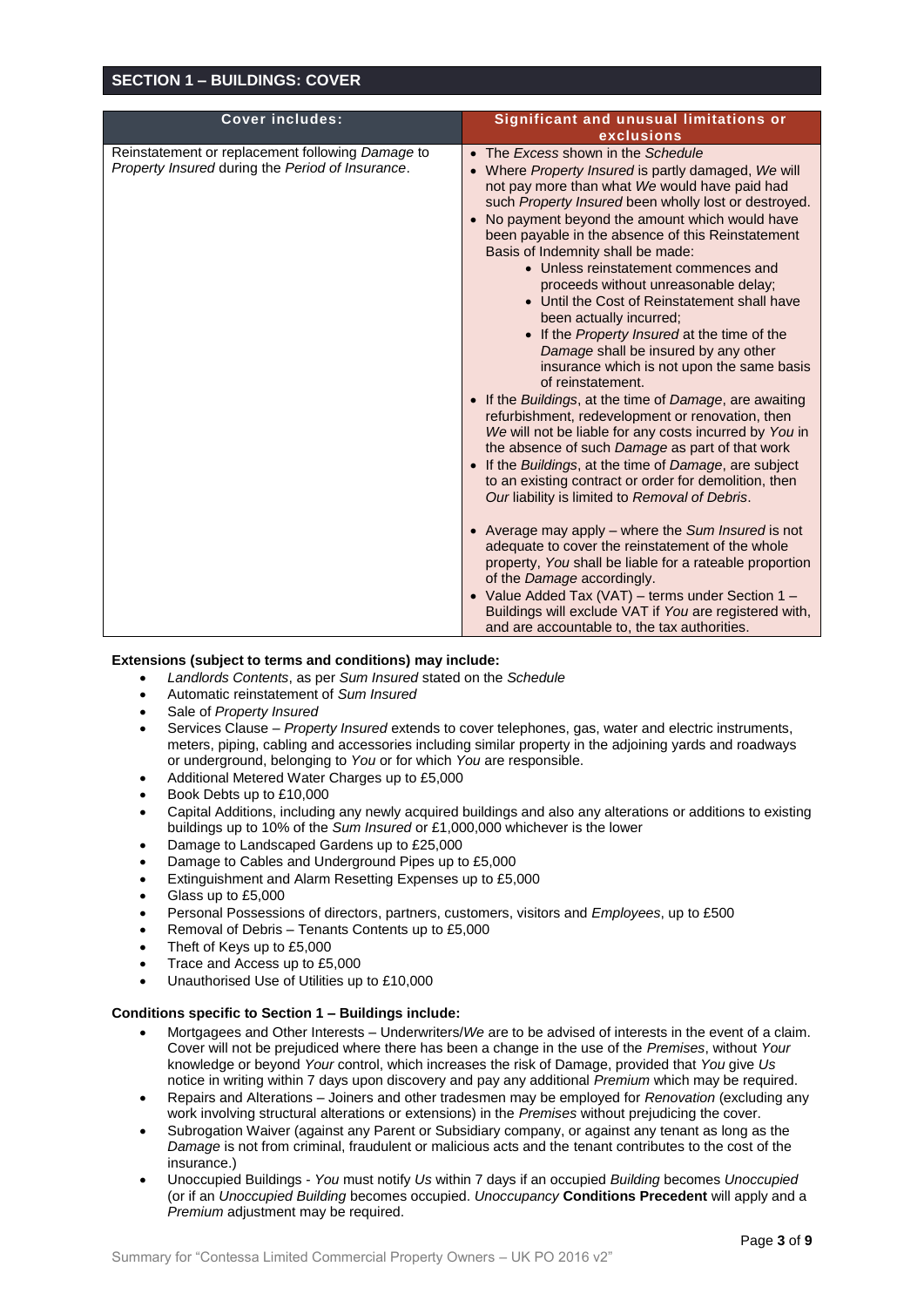# **SECTION 2 – RENTAL INCOME: COVER**

| <b>Cover includes:</b>                                                                                                                                                                                                                                                                                                                                                                                                                                                                                                                                                                                                                                                                                                                                                                                                                                                                                 | Significant and unusual limitations or<br>exclusions                                                                                                                                                                                                                                                                                                                               |
|--------------------------------------------------------------------------------------------------------------------------------------------------------------------------------------------------------------------------------------------------------------------------------------------------------------------------------------------------------------------------------------------------------------------------------------------------------------------------------------------------------------------------------------------------------------------------------------------------------------------------------------------------------------------------------------------------------------------------------------------------------------------------------------------------------------------------------------------------------------------------------------------------------|------------------------------------------------------------------------------------------------------------------------------------------------------------------------------------------------------------------------------------------------------------------------------------------------------------------------------------------------------------------------------------|
| If Your Business is interrupted during the Period of<br>Insurance as a direct consequence of a valid claim<br>under Section 1 - Buildings, We will pay You an<br>indemnity, up to the Sum Insured as shown in Your<br>Schedule.<br>The amount payable is usually:<br>the amount by which the Gross Rentals, as a<br>result of Damage, falls short of the Standard<br>Gross Rentals. (Please refer to the Policy<br>wording for full definitions.)<br>the additional expenditure necessarily and<br>reasonably incurred including the cost of re-<br>letting the Premises for the sole purpose of<br>avoiding or reducing the Gross Rentals,<br>provided that this does not exceed the<br>amount of the reduction in Gross Rentals<br>which is being avoided<br>less any sum saved during the Indemnity Period in<br>respect of Business charges or expenses which cease<br>or reduce following Damage. | • Payment shall have been made or liability admitted<br>under Section 1 - Buildings of this Policy in respect<br>of such Damage in order for this cover to apply<br>• The amount payable may be proportionately<br>reduced where the Sum Insured is inadequate.<br>Terms will exclude Value Added Tax if You are<br>registered with and are accountable to the tax<br>authorities. |
| $\sim$ 1. The state of the state of the state of the state of the state of the state of the state of the state of the state of the state of the state of the state of the state of the state of the state of the state of the s                                                                                                                                                                                                                                                                                                                                                                                                                                                                                                                                                                                                                                                                        |                                                                                                                                                                                                                                                                                                                                                                                    |

- **Extensions (subject to terms and conditions) may include:**
	- Alternative Trading
	- Automatic Rent Review
	- Bombscare or Unlawful Occupation
	- Buildings Awaiting Sale
	- Capital Additions up to 10% of the total *Gross Rentals Sum Insured* or £1,000,000 whichever is less
	- Denial of Access and Loss or Damage at Managing Agents Premises
	- Failure of Public Supply
	- Loss of Attraction up to £50,000 or the *Sum Insured* in respect of each *Premises* whichever is less, or £250,000 in the aggregate
	- Murder, Suicide or Disease
	- New Business (amendments to the definitions for *Annual Gross Rentals* and *Standard Gross Rentals* for *Damage* occurring before completion of the first year's trading of the *Business* at the *Premises*)
	- Payments on Account available
	- Professional Accountant Charges
	- Rent Free Period (unexpired portion of the rent free period can be added to the *Indemnity Period*)
	- Sale of *Property Insured*
	- *Unoccupied Buildings* (reasonable evidence required to support any claim)

# **SECTION 3 – PROPERTY OWNERS LIABILITY**: **COVER**

| <b>Cover includes:</b>                                                                                                                                                                                                                                                                                                                                                                                                                                                                                                  | Significant and unusual limitations or<br>exclusions                                                                                                                                                                                                                                                                                                                                                                                                                                                                                                                                                                                                                                                 |  |
|-------------------------------------------------------------------------------------------------------------------------------------------------------------------------------------------------------------------------------------------------------------------------------------------------------------------------------------------------------------------------------------------------------------------------------------------------------------------------------------------------------------------------|------------------------------------------------------------------------------------------------------------------------------------------------------------------------------------------------------------------------------------------------------------------------------------------------------------------------------------------------------------------------------------------------------------------------------------------------------------------------------------------------------------------------------------------------------------------------------------------------------------------------------------------------------------------------------------------------------|--|
| Legal liability for Damages and Claimant's Costs and<br>expenses arising out of accidental:<br>Bodily Injury to any person, except to any<br>Employee<br>Damage to material property<br>٠<br>Nuisance or trespass, obstruction, loss of<br>$\bullet$<br>amenities or interference with any right of<br>way, air, light or water or other easement<br>occurring within the United Kingdom, the<br>Channel Islands or the Isle of Man during the<br>Period of Insurance and happening in<br>connection with the Business. | The Excess shown in the Schedule<br>$\bullet$<br>Asbestos Exclusion<br>$\bullet$<br>Mechanically-Propelled Vehicle Exclusion<br>$\bullet$<br><b>Computer Hardware and Systems Exclusion</b><br>Legionellosis Exclusion<br><b>Pathogenic Organisms Exclusion</b><br>Damage to Property Insured arising from work<br>carried out by the <i>Insured</i><br>Damage to property held in trust except for<br>personal effects, buildings temporarily occupied by<br>You, or premises hired, leased rented or lent to<br>You under agreement<br>Any loss or liability arising from goods or products<br>manufactured, sold, supplied, altered, distributed,<br>constructed, repaired, serviced, treated, or |  |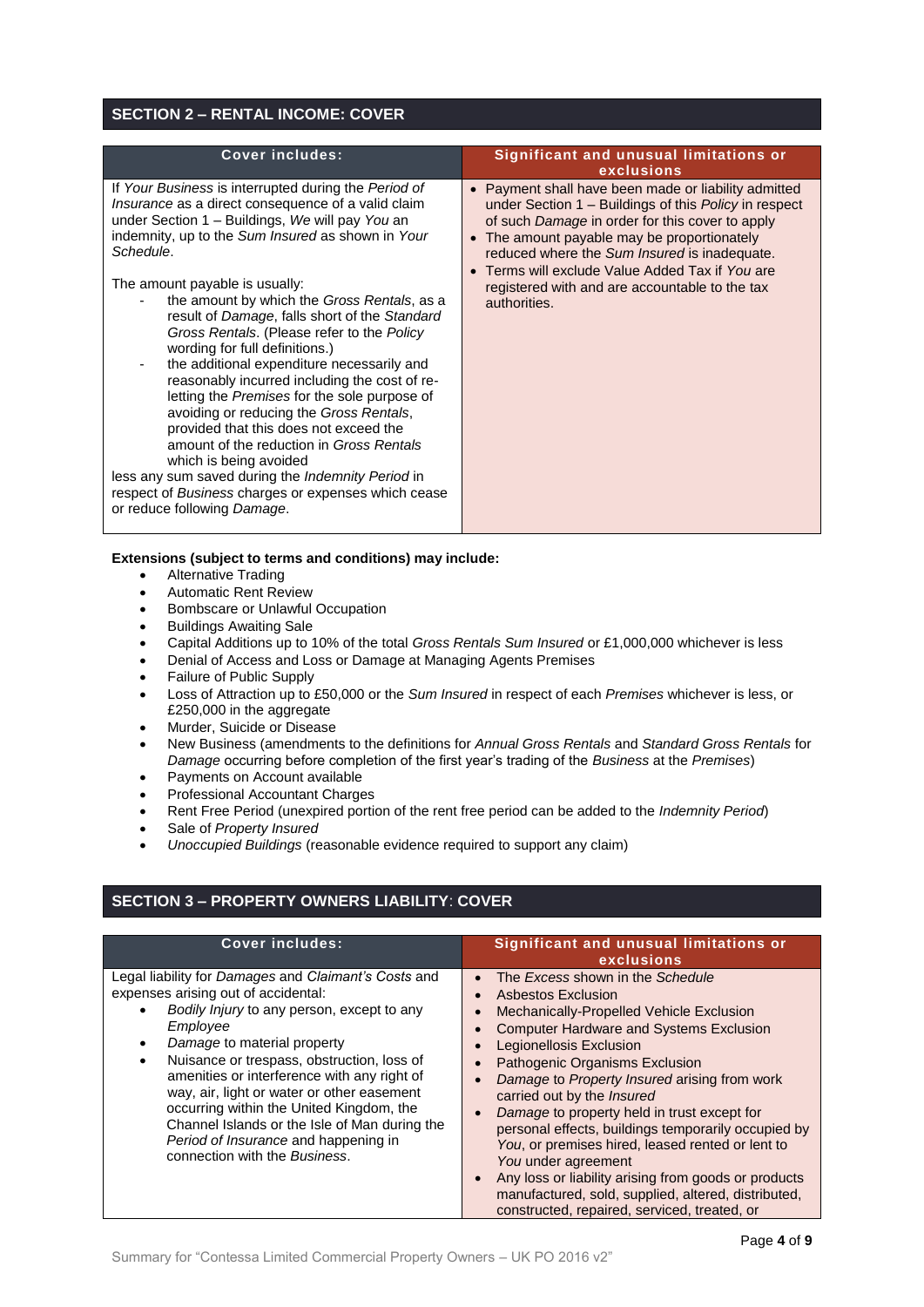## **Extensions (subject to terms and conditions) may include:**

- Additional Persons Insured
- Compensation for Court Attendance connected to a claim under the *Policy* (£250 per day for any of *Your* directors or partners and £100 for each *Employee*)
- Cross Liabilities Clause
- Data Protection Act 1998 Extension up to £250,000 during any one *Period of Insurance*
- Defective Premises Act

# **SECTION 4 – EMPLOYERS' LIABILITY**: **COVER**

| <b>Cover includes:</b>                                                                                                                                                                                                                                                                                                                                                                                                                                                                                                                               | Significant and unusual limitations or<br>exclusions                                                                                                                                                                                                                                                                                                                                                                                                                                                                                                                                                                                                                                                                                                                                                                                                                                                                                                                                                                                                                                                                                                                                                                                                                                                                                   |
|------------------------------------------------------------------------------------------------------------------------------------------------------------------------------------------------------------------------------------------------------------------------------------------------------------------------------------------------------------------------------------------------------------------------------------------------------------------------------------------------------------------------------------------------------|----------------------------------------------------------------------------------------------------------------------------------------------------------------------------------------------------------------------------------------------------------------------------------------------------------------------------------------------------------------------------------------------------------------------------------------------------------------------------------------------------------------------------------------------------------------------------------------------------------------------------------------------------------------------------------------------------------------------------------------------------------------------------------------------------------------------------------------------------------------------------------------------------------------------------------------------------------------------------------------------------------------------------------------------------------------------------------------------------------------------------------------------------------------------------------------------------------------------------------------------------------------------------------------------------------------------------------------|
| Legal liability against Bodily Injury caused during the<br>Period of Insurance, occurring within the Territorial<br>Limits, to any Employee arising out of their<br>employment by You in the course of the Business.<br>The limit of liability, as stated in the Schedule, is the<br>maximum amount We will pay for any claim (including<br>costs). This is usually £10,000,000 any one occurrence<br>or series of occurrences arising out of any one event,<br>but restricted to £5,000,000 for claims relating to either<br>Asbestos or Terrorism. | • Any liability directly or indirectly caused by or<br>contributed by or arising from ionising radiations or<br>contamination by radioactivity from any nuclear fuel<br>or from any nuclear waste from the combustion of<br>nuclear fuel, or the radioactive toxic explosive or<br>other hazardous properties of any explosive nuclear<br>assembly or nuclear component thereof.<br>• Any liability for which compulsory motor insurance or<br>security is required under any road traffic act<br>legislation.<br>• Any liability arising out of work undertaken or<br>operations located Offshore.<br>Cover is in accordance with the provisions of any<br>law relating to compulsory liability to Employees in<br>Great Britain, Northern Ireland, The Channel Islands<br>or the Isle of Man, but You may have to repay to Us<br>all sums paid by Us which We would not have been<br>liable to pay but for the provisions of such law.<br>Operational Risk Exclusion (any trade carried out by<br>any tenant)<br>Any liability arising out of or in any way connected<br>with any work which exceeds 3 metres in depth<br>Any liability arising in connection with work<br>undertaken by You or any person employed at a<br>height above ground level (or floor level in the case<br>of work inside any building or structure) which |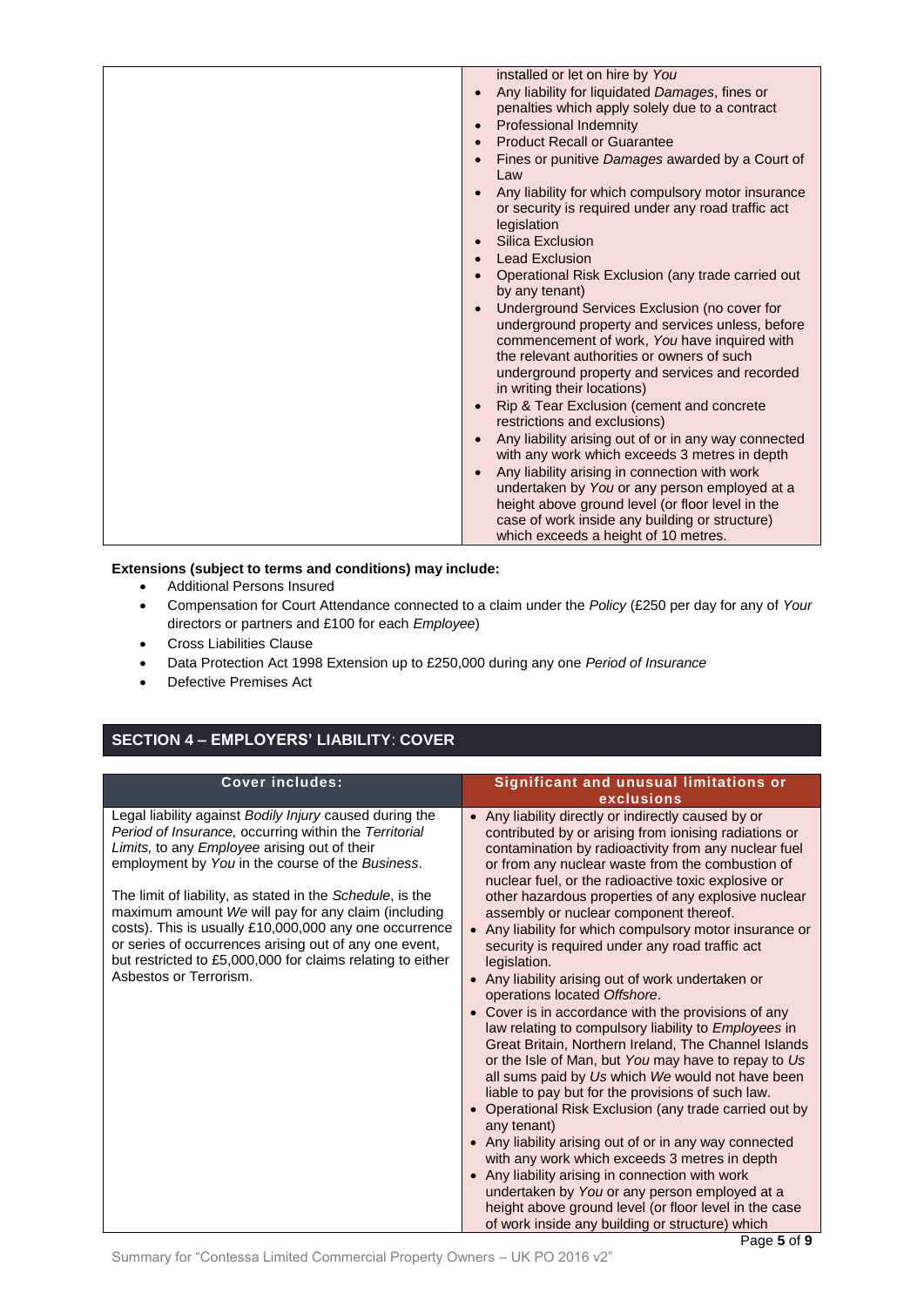#### exceeds a height of 10 metres.

## **Extensions (subject to terms and conditions) may include:**

- Additional Persons Insured
- Compensation for Court Attendance connected to a claim under the *Policy* (£250 per day for any of *Your* directors or partners and £100 for each *Employee*)
- Unsatisfied Court Judgements

## **GENERAL EXCLUSIONS applying to the whole Policy unless stated otherwise:**

- Nuclear Energy Risks Exclusion
- Micro-Organism Exclusion
- War and Civil War Exclusion
- Contamination and Pollution Exclusion
- Radioactive Contamination and Explosive Nuclear Assemblies Exclusion
- Electronic Data Exclusion
- Terrorism Exclusion (Not applicable to Section 4 Employers' Liability)
- Northern Ireland Overriding Exclusion Applicable to Insurances relating to Property in Northern Ireland Other than Private Dwellings (Not applicable to Section 4 – Employers' Liability and Section 3 – Property Owners Liability)
- Sonic Bangs
- Sanctions Clause
- Trade Exclusion
- Motor, Explosives, Livestock and Money Exclusion
- Consequential Loss Exclusion
- Disposed Premises Exclusion
- Known Loss Exclusion
- Joint Venture Exclusion
- General exclusions applicable to Section 1 Buildings and Section 2 Rental Income):
	- o Inherent vice, latent defect, gradual deterioration, wear and tear, frost, change in water table level, faulty or defective design or materials;
	- o Bursting by steam pressure of a boiler economiser vessel machine or apparatus (other than from domestic boilers);
	- o Pressure waves caused by aircraft or other aerial devices travelling at sonic or supersonic speeds:
	- o Faulty or defective workmanship, operational error or omission
	- o Corrosion, rust, wet or dry rot, shrinkage, evaporation, loss of weight, dampness, dryness, marring, scratching, vermin or insects;
	- o Change in temperature, colour, flavour, texture or finish;
	- o Joint leakage, failure of welds, cracking, fracturing, collapse or overheating of boilers, economisers, superheaters, pressure vessels or any range of steam and feed piping in connection therewith;
	- o Mechanical or electrical breakdown or derangement of the particular machine, apparatus or equipment in which such breakdown or derangement originates;
	- o In respect of Section 2 Rental Income, the deliberate act of a supply undertaking in withholding the supply of water, gas, electricity, fuel or telecommunications services;
	- o Infidelity or dishonesty or *Damage* from *You* voluntarily parting with title or possession of any property if induced to do so by any fraudulent scheme, trick, device or false pretence or unexplained loss or loss or shortage disclosed on taking inventory;
	- o Subsidence, ground heave or landslip unless resulting from fire, explosion, earthquake or the escape of water from any tank, apparatus or pipe;
	- o *Damage* caused by or consisting of normal settlement or bedding down of new structures;
	- o Disappearance, unexplained or inventory shortage, misfiling or misplacing of information;
	- o In respect of Section 2 Rental Income, erasure, loss, distortion or corruption of information on computer systems or other records, programs or software
	- o *Damage* to a *Building* or structure caused by its own collapse or cracking unless resulting from a *Defined Peril*
	- Damage in respect of movable property in the open, fences, and gates by theft, wind, rain, hail sleet, snow, flood or dust;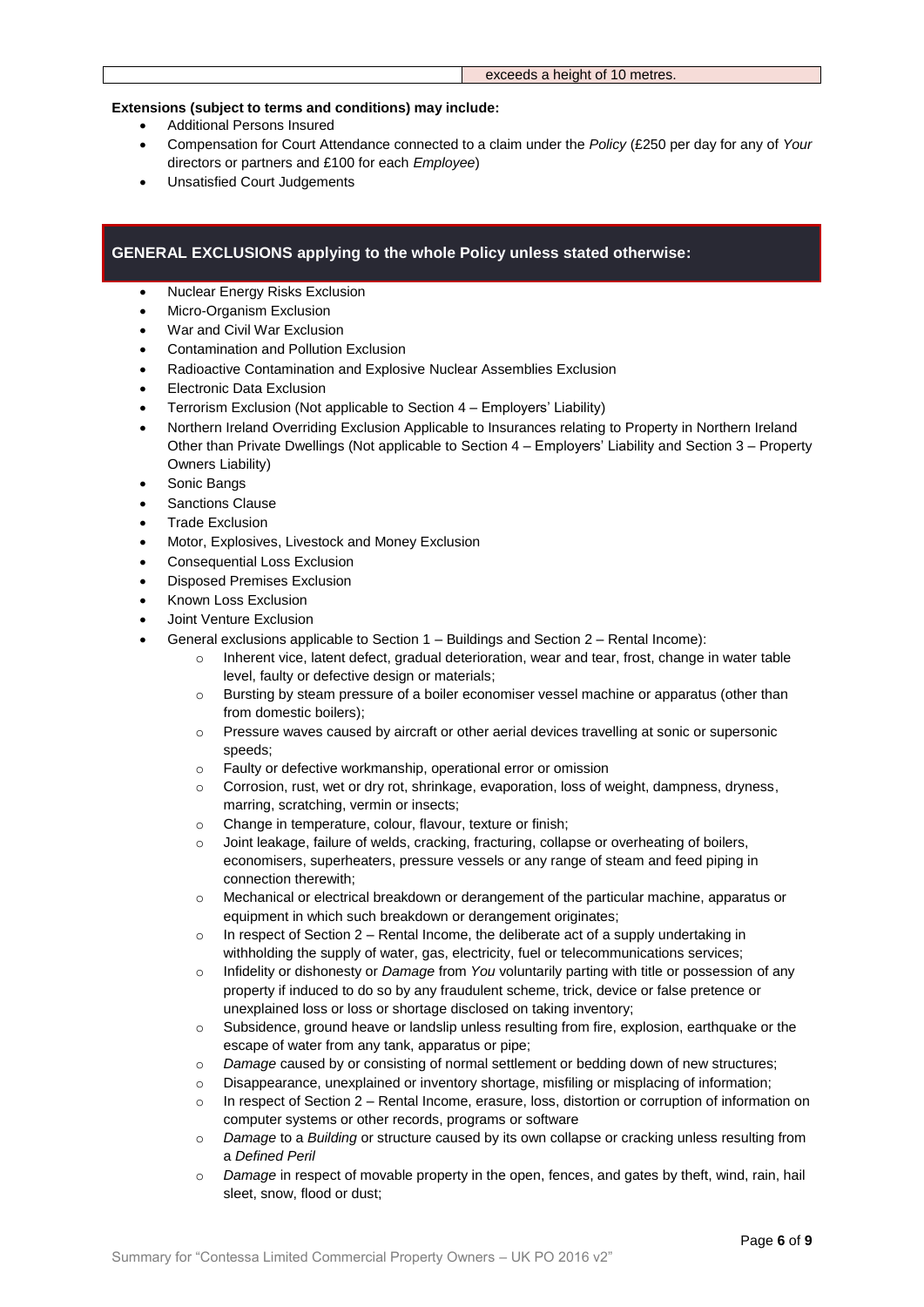- o *Damage* in respect of *Unoccupied Buildings* unless resulting from fire, lightning, aircraft or explosion
- o *Glass* (other than fixed *Glass*), china, earthenware, marble or other fragile or brittle objects;
- o In respect of Section 1 Buildings, curiosities or works of art other than such *Damage* caused by a *Defined Peril* and not otherwise excluded;
- o Unless specifically mentioned as insured under Section 1 Buildings, property or structures in the course of construction or erection and materials or supplies in connection with all such property in course of construction or erection, land, roads, pavements, piers, jetties, bridges, culverts or excavations;
- o Any property which should be insured under a marine policy;
- Any property more specifically insured elsewhere
- Any loss in excess of £10,000 for *Damage* by malicious person(s) lawfully allowed on the *Premises* at the time of loss;
- o Any *Building* work(s) falling outside of and not categorised within the definition of *Renovation*  unless specifically agreed otherwise by *Us*;
- o *Damage* caused by or consisting of or arising directly or indirectly from the application of heat, unless specifically agreed by *Us*;
- o Any liability assumed by *You* by a contract or agreement
- o Any property which is leased, let, rented, hired or lent to or which is the subject of a bailment to *You*
- o Theft by persons legally on the *Premises*.

## **GENERAL CONDITIONS and CONDITIONS PRECEDENT applying to the whole Policy unless stated otherwise:**

Please note that if *You* are in breach of any condition precedent at the time of a loss, *We* will have no obligation to indemnify *You* in relation to any claim for that loss. However if a condition precedent is intended to reduce the risk of loss of a particular kind, at a particular location or at a particular time, *We* will not rely on the breach of that condition precedent to exclude, limit or discharge *Our* liability if the breach could not have increased the risk of the loss of the type which actually occurred in the circumstances in which it occurred.

- **Cancellation** *Your* and *Our* cancellation rights
- **Change in the Nature of the Risk and New Activities and Processes Condition Precedent** *You* need to advise *Us* prior to or as soon as possible (within 7 days) of any change in the nature of the risk or of any new activities or processes at the *Premises* or any changes in tenancy or occupation. Additional terms may apply.
- **Contracts (Rights of Third Parties) Act 1999**
- **Contribution/Multiple Insurance** (Applicable to Sections 1 Buildings and Section 2 Rental Income)
- **Electrical Certificates Condition Precedent** the electrical installation at the *Premises* must be inspected and tested once every 5 years by an approved contractor (see *Policy* wording for full details). Any departures, defects or faults must be notified to *Us* within 7 days and remedied within a timescale that *We* specify. If the electrical installation has not been tested within the previous 5 years at the time of inception, the whole installation must be inspected by an approved contractor and any departures, defects and faults remedied within 60 days of inception.
- **Fire Appliances Condition Precedent** requirement to maintain all fire extinguishing appliances on the *Premises* in full working order. Any disconnection or failure of the automatic fire alarm installation must be advised to *Us* within 7 days.
- **Full Repairing Lease Condition** all properties owned by *You* and leased to tenants must be on a full repairing lease basis that requires the tenant to maintain and repair the *Property Insured*.
- **Heat and Hot Works Condition Precedent** see *Policy* wording for full details of the prescribed conditions applicable for any work carried out which involves the application of heat. This includes having a documented system in place and obtaining written confirmation from any contractor prior to the start of work that the precautions listed will be adhered to.
- **Insurable Interest** *We* must agree in writing any transfer of insurable interest
- **Interpretation** this references how the *Policy* should be interpreted, including statutes, statutory bodies, singular and plural words, and headings.
- **Jurisdiction and Law** (in accordance with the law of England and Wales)
- **Maintenance and Safety Requirements Condition Precedent** *You* must hold a Gas Safety Record (free from defect and less than 1 year old) for the whole *Premises* from a registered engineer; if furnished, furniture must meet the Fire and Furniture Regulations Act; *You* must give *Your* tenants all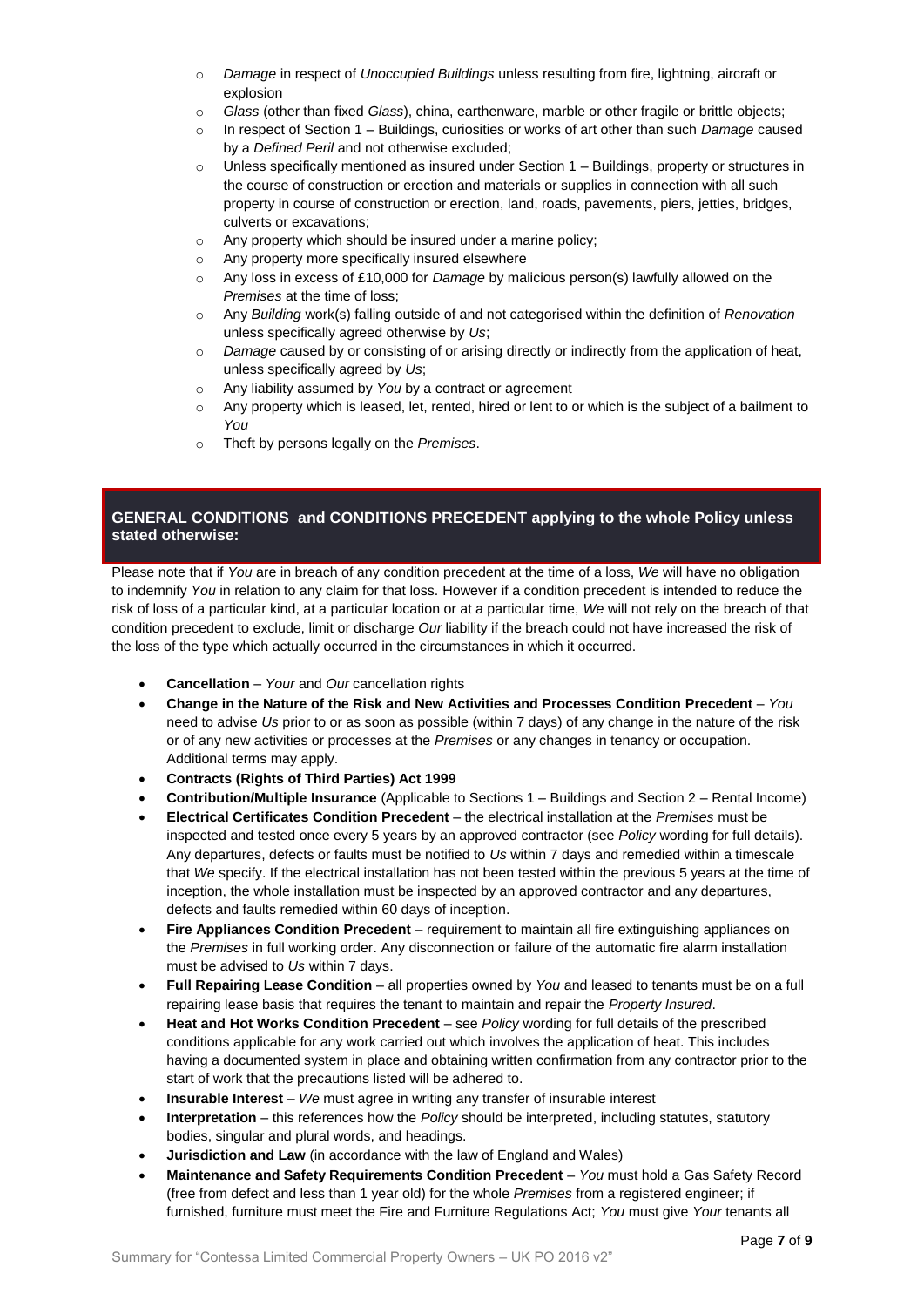relevant instruction manuals. All inspections, checks and work carried out must be recorded and available for *Our* inspection.

- **Minimum Security Requirements (A) Condition Precedent** all protections must be maintained in good order, and shall not be withdrawn or altered without *Our* consent; any alarm/system must be under a maintenance contract or in accordance with the manufacturer's recommendations; door and window security must conform to our minimum standards as described in the *Policy* wording; any withdrawal, reduction or delay of police response, local authority abatement, or where the alarm system cannot be returned to or maintained in full working order must be notified to *Us* within 7 days. Additional terms may apply, including an automatic application of minimum theft or attempted theft excess of £2,500 or You pay the first 20% of any *Damage*, whichever is the higher.
- **Non Invalidation Clause** the *Policy* will not be invalidated by any alteration in the use of the *Premises* where the risk of *Damage* is increased, unknown to *You*, or beyond *Your* control, provided that *You* advise *Us* within 7 days of becoming aware and pay any additional *Premium* if required.
- **Other Insurances and Average** including details of how we treat the *Policy* if there are other insurances which cover the property damaged.
- **Pipe and Tank Lagging Condition Precedent** the heating system must be maintained and in full and effective operation and must be linked to a thermostat to automatically activate if the temperature falls below 6° Celsius, and all water tanks, apparatus or pipes must be fully lagged.
- **Portable Heaters Condition Precedent** no portable heaters are to be used without *Our* specific agreement, including any paraffin, portable electric or gas heaters or containers or cylinders, nor any portable Liquid Petroleum Gas heating.
- **Reasonable Precautions Condition Precedent** *You* must take all reasonable precautions for the safety of and to avoid, prevent or minimise loss. See *Policy* wording.
- **Reinstatement** *You* shall provide plans, documents, books and information as reasonably required at *Your* own expense if *We* are to reinstate or replace any *Property Insured*. We are not bound to reinstate exactly, but only as circumstances permit and in a reasonably sufficient manner. *We* are not bound to expend in respect of any one of the items insured more than its *Sum Insured*.
- **Residential Tenants Condition Precedent** any residential portions must not be let or used by local authorities or the department of social security, or asylum seeker, unless specifically agreed by *Us*.
- **Roads, Pavements and Car Parks Condition Precedent** these areas must be fully made up and free from potholes and any other defects.
- **Several Liability Notice –** (where there is more than one insurer shown on the *Schedule*)
- **Sprinkler Maintenance Condition Precedent** any automatic sprinkler system at the *Premises* must be in full and effective operation unless otherwise agreed by *Us*.
- **Subrogation**
- **Subrogation Apportionment**
- **Survey Requirements – Your Continuing Obligations** *You* must implement and continue to implement during the whole currency of the *Policy*, and following any renewal, any survey requirement(s) as agreed by *Us*.
- **Unoccupancy Conditions Precedent** *You* must give us prior notice (or within 7 days of discovery) when any permanent structure (or part thereof) at the *Premises* becomes *Unoccupied*. *We* may have the right to cancel the *Policy*, or if *We* agree to continue cover, there may be further conditions precedent, terms, exclusions, limits applied or additional *Premium* charged. *Defined Perils* will automatically be limited to Fire, Lightning, Explosion and Aircraft, unless *We* agree otherwise. Please refer to the *Policy* wording for full details of *Your* obligations regarding *Unoccupied Premises*, including the disconnection of services, draining down of tanks and pipes (including fuel tanks), security requirements including boarding up of the premises and sealing of letter boxes, removal of all combustible contents and materials, internal and external inspections of the *Premises,* carrying out necessary work to maintain security and keeping a record elsewhere of inspections. Any evidence of forced or attempted entry or malicious damage must be reported to *Us* within 7 days. *You* must implement any additional protections *We* require within the timescale specified. *You* must give *Us* prior notice and *We* must agree in writing before the start of any *Renovation*. If *You* are applying for planning permission/consent and it is refused or withdrawn by the Local Planning Authority, then cover will be terminated with immediate effect.
- **Winding-up/bankruptcy** the *Policy* ceases with immediate effect if the *Business* is wound up or carried on by a liquidator/receiver etc. or put into receivership or discontinued. The *Policy* will also cease if *Your* interest ceases otherwise than by death or operation of law.

**In addition to the above,** *We* **may sometimes apply limitations or conditions precedent specific to** *Your Business***. Additional conditions precedent may be applicable to the** *Policy* **and** *You* **will be advised of any such conditions or limitations when** *We* **provide a quotation or renewal terms. Please ensure that**